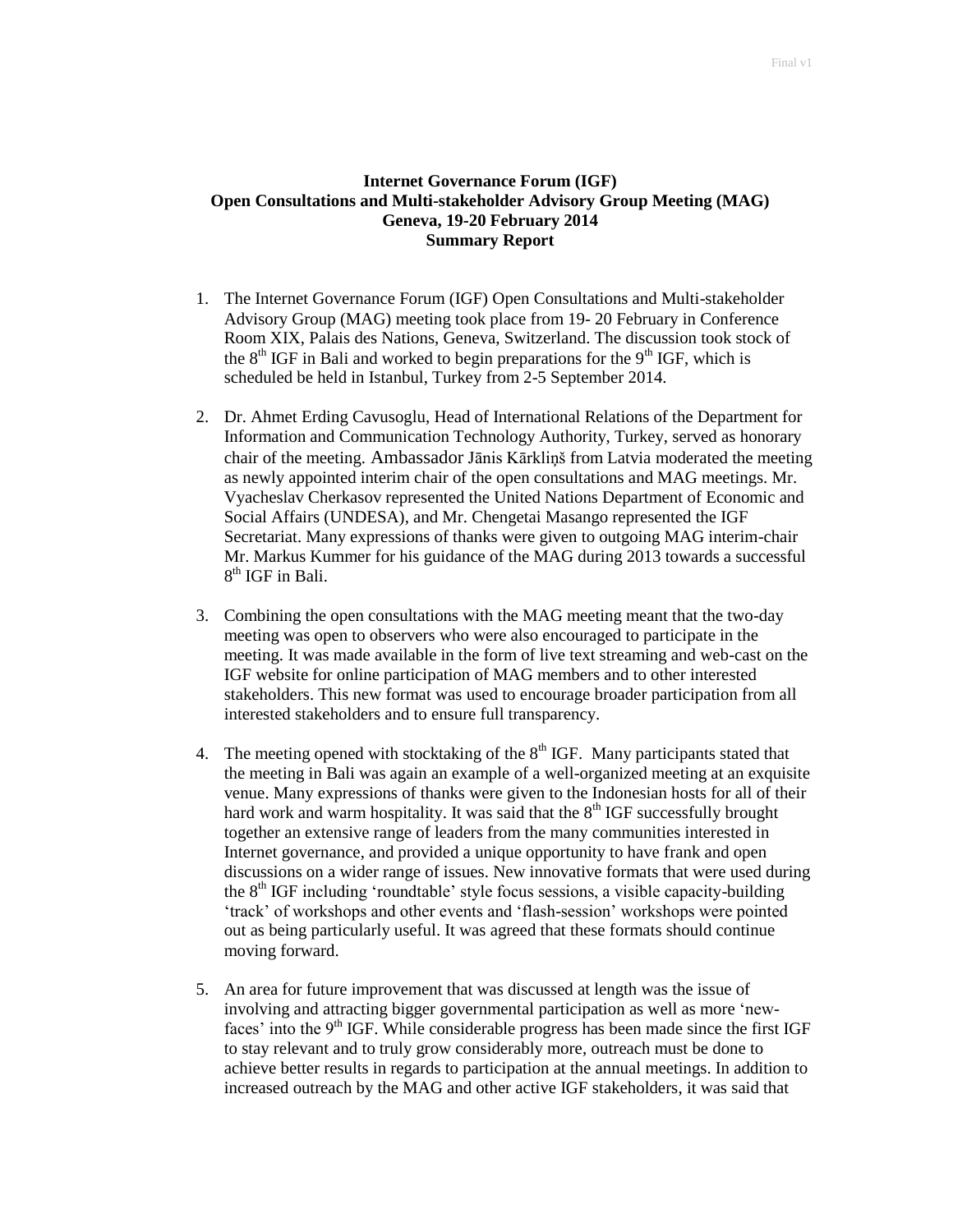the IGF should strive to provide more tangible outcomes and "take-aways" to attract new participants, particularly those from developing countries.

- 6. It was said that, often, governments will only participate in meetings where there will be concrete decisions being made or where they know that they will be able to take away new bits of knowledge, recommendations or policy guidance. The  $9<sup>th</sup> IGF$  thus must strive to provide such outcomes/results. To attract more governments to participate, it was suggested that invitations should be sent to them as early as possible. MAG members should follow-up to be sure that the invitations were received and that potential new government delegations had the information they needed to make informed decisions on their degree of participation.
- 7. A proposal to revive the concept of "best-practice" sessions received wide-ranging support as a way to provide tangible takeaways for participants. At the  $9<sup>th</sup> IGF$ , relevant workshops and other events that highlight 'best-practices' in Internet governance will be thoroughly documented and shared with the broader community. Such best practices can then be widely distributed and built upon in other relevant processes, also through the work of IGF dynamic coalitions and National and Regional IGF if appropriate.
- 8. Many participants reminded the meeting that for much of the world, access is still the most important and pressing issue. Therefore, to be most useful to stakeholders in the developing world, the IGF should continue to provide ample space for discussions on access. It should be prominently reflected in the agenda to attract these stakeholders to participate. There was also a forward-looking discussion regarding the role that ICTs and Internet governance issues could play in post-2015 sustainable development agenda. Discussions on this topic at the  $9<sup>th</sup> IGF$  should be conveyed to the UN system through appropriate channels.
- 9. Remote participation and genuine e-participation at the annual IGFs and during intersessional work were stressed by many stakeholders as an important opportunity for those who can not physically attend IGF events. It was proposed to rename the 'remote participation' to 'online participation'. Many participants urged for more resources to be put into "online participation" and for the workshop and main session formats to accommodate and seamlessly include those participating remotely into the dialogues.
- 10. Many expressions of congratulations were expressed to the MAG for having regular online MAG meetings during the preparation process of the 2013 IGF. Many MAG members and participating stakeholders noted that this was a good first step towards an increased level of inter-sessional work for the IGF. Enhancing communication between the global IGF and the National and Regional initiatives, as well as the many other ongoing and new processes dealing with Internet governance issues should be a high priority for the 2014 cycle and beyond. The Friends of the IGF website was noted as a space to conduct inter-sessional work.All stakeholders were encouraged to contribute to this bottom-up initiative to better curate and present all of the great content from past IGFs.
- 11. There was a robust discussion on the fast-evolving Internet governance ecosystem. Issues relevant to the IGF will be discussed in many other important fora throughout 2014. There was broad consensus that the IGF must evolve and to confirm itself as a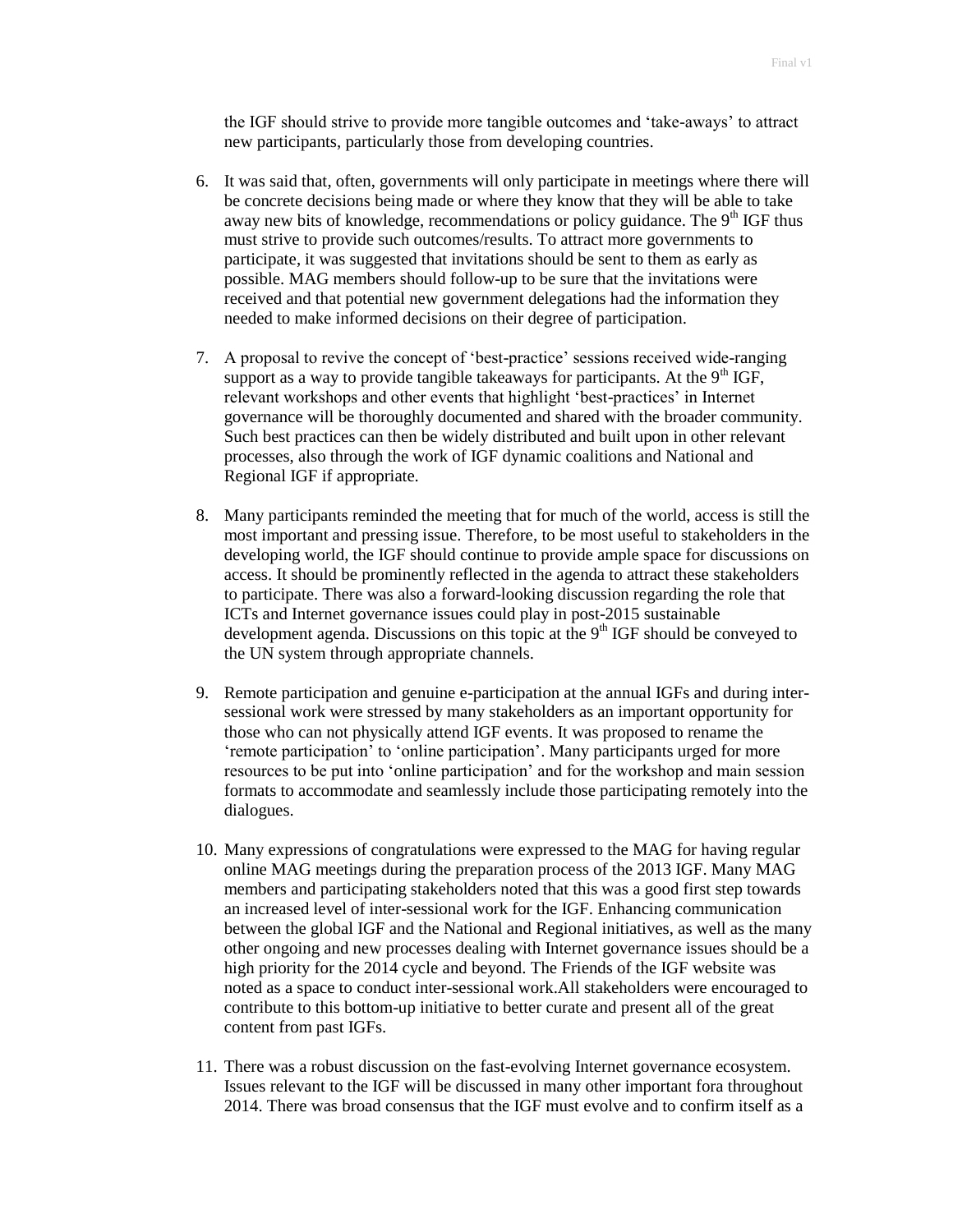unique space within the broader ecosystem. The  $9<sup>th</sup> IGF$  should provide space for discussions of evolution in other fora (WSIS review, ITU, ICANN, NETmundial, CSTD working group on enhanced cooperation, High-Level Panel on Global Internet Cooperation and Governance Mechanisms).

- 12. There was an important discussion about the ongoing implementation of the recommendations of the CSTD working group on improvements to the IGF. While it was said by many that much progress had been made since their adoption after the  $7<sup>th</sup>$ IGF, there was still room for further improvement and progress through work of the MAG, the Secretariat and UNDESA, together with all participating stakeholders. The MAG will continue implementation of working group"s recommendations. It was noted by some that many of the recommendations require increased funding to the IGF trust fund. Thus, fundraising should be a full-time and ongoing task of the MAG, through increased outreach and communication about the importance of the IGF as a multi-stakeholder platform. The donor's meeting being held after the open consultations and MAG meeting would aid this process. It includes an open and participatory session where stakeholders could contribute ideas as to how to best fundraise and raise awareness about the importance of the IGF.
- 13. On the second day, the Government of Turkey gave a brief presentation regarding their preparatory process and provided preliminary logistical information about the meeting to take place in Istanbul. Following the IGF tradition, the meeting is being organized in a multi-stakeholder fashion, as representatives from all stakeholder groups are contributing to the planning. The MAG offered to work closely with the host country to facilitate and streamline the planning process to ensure that any unseen obstacles were overcome over the coming months leading up to September.
- 14. The MAG and different stakeholder representatives discussed possible main themes and sub-themes for the 2014 meeting. The meeting used, as a starting point, the list of suggestions received from the broad IGF stakeholder community in response to the call from the Secretariat. A working group then further categorized the many suggestions to begin more detailed discussions about what the 'sub-themes' of the  $9<sup>th</sup>$ IGF would be. The synthesis paper and a complete list of all contributions received including the list of suggested themes and topics can be found on the IGF website.<sup>1</sup>
- 15. The sub-themes for the meeting that were agreed by consensus are as follows:
	- Policies Enabling Access
	- Content Creation, Dissemination and Use
	- Internet as an Engine for Growth & Development
	- IGF & The Future of the Internet Ecosystem
	- Enhancing Digital Trust
	- Internet and Human Rights
	- Critical Internet Resources
	- Emerging issues

 $\overline{a}$ 

<sup>&</sup>lt;sup>1</sup> <http://www.intgovforum.org/>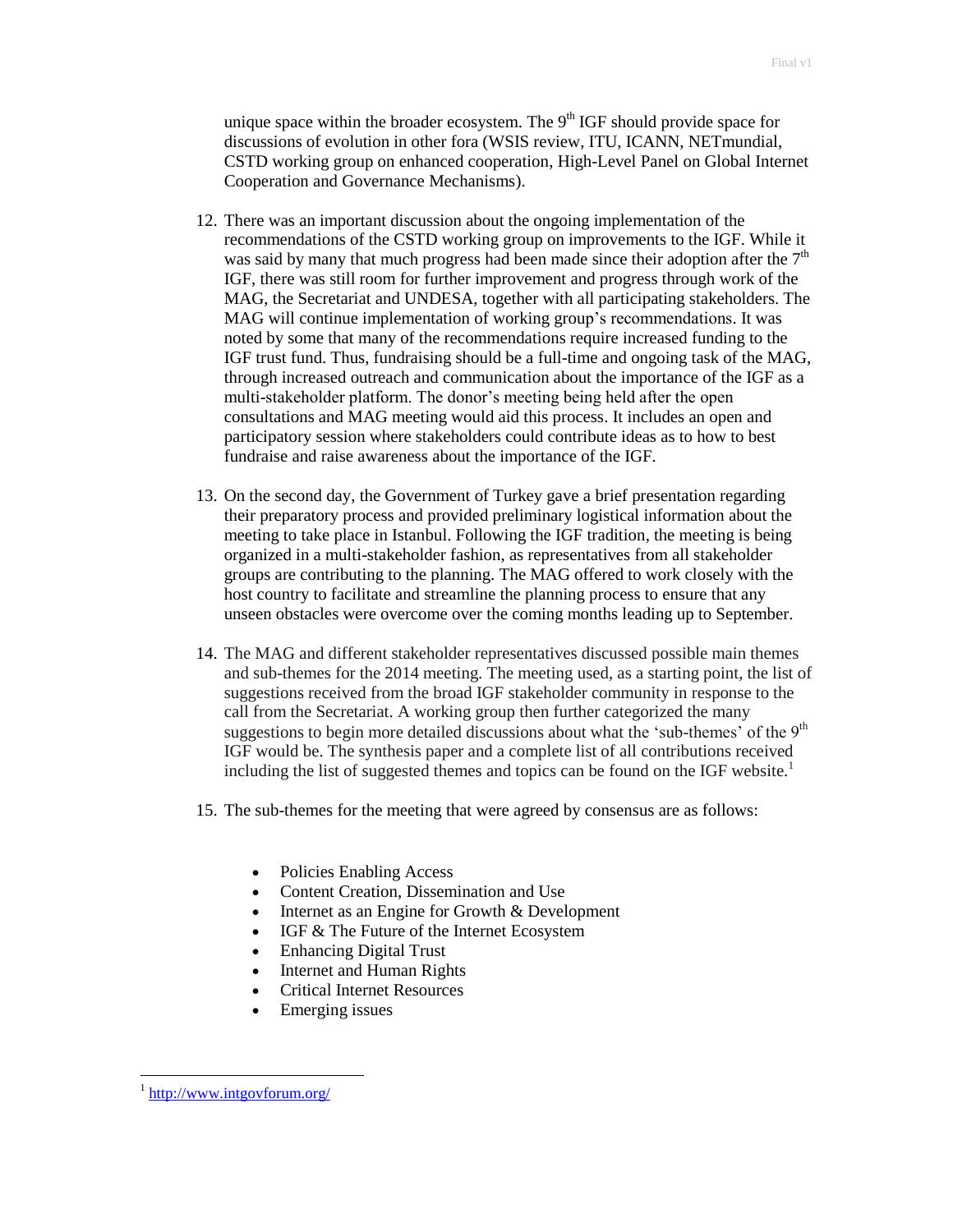- 16. These sub-themes will be used to inform the initial call for workshop proposals as potential workshop and other event organizers should categorize their sessions under one of the themes to the extent possible. They should understand that some topics may fall under 2 or more of the themes. Proposals could also fall under an "other" category, as all proposals are welcomed.
- 17. The meeting did not reach an agreement on an overarching main theme for the 2014 IGF. The suggestion was made to initiate an online discussion under the leadership of the MAG Interim Chair and to formulate the main theme for the Forum within the next one to two weeks.
- 18. Each of the sub-themes will not necessarily have a corresponding "main/focus" session as has been the case in past IGFs. Subject to further discussions by the MAG and the broader community, some of the sub-themes may be designed as "tracks". There again will be a 'capacity-building' track and designated 'best-practice' sessions that may feed into discussions during a main or focus session in plenary. For example, an emerging issues session may be used to pick up on a particular "hot" topic that arises prior to the Istanbul meeting in the same way that surveillance was discussed during the  $8<sup>th</sup> IGF$ . The MAG will continue to work online and during interim meetings to craft the schedule for the  $9<sup>th</sup> IGF$ , identifying appropriate 'main' plenary sessions and topics, their appropriate lengths and formats.
- 19. There was support to keeping an introductory session for new participants. This "orientation" should be better supported by MAG members and should not start as early as they did in Bali.
- 20. As has been the case in planning discussions in the past, some participants urged to find a way to decrease conflicts between workshops, other events, etc. and the main/focus plenary sessions. Some suggested to decrease the number of parallel workshops while others suggested to leave the space for stand-alone plenary discussions where there would be no other conflicting events going on at the same time. The MAG will work to accommodate these requests and will strive to find an appropriate balance in the program of the Forum.
- 21. It was noted that progress was made in 2013 in ensuring that workshop proposals were updated and completed in a timely manner, and that the workshop selection process was greatly improved. However, further improvement of the workshop selection process was discussed at length to make this process more transparent, visible and justifiable. The MAG agreed that it would work more closely with organizers in all phases of workshop organization and implementation, leading up to the annual meetings and should ensure quality control throughout the process. Certain workshop organizers, particularly first-time organizers, could be "coached" through the process by MAG members if appropriate. It was proposed to include an appeal process for initially non-accepted workshops after the standard evaluation process, to allow potential organizers to re- submit their proposals.
- 22. The MAG assessed the criteria used previously for the selection of workshops, and worked on further improvement of this methodology. The evaluation and selection process to be followed for the 2014 IGF was agreed by consensus (Annex I).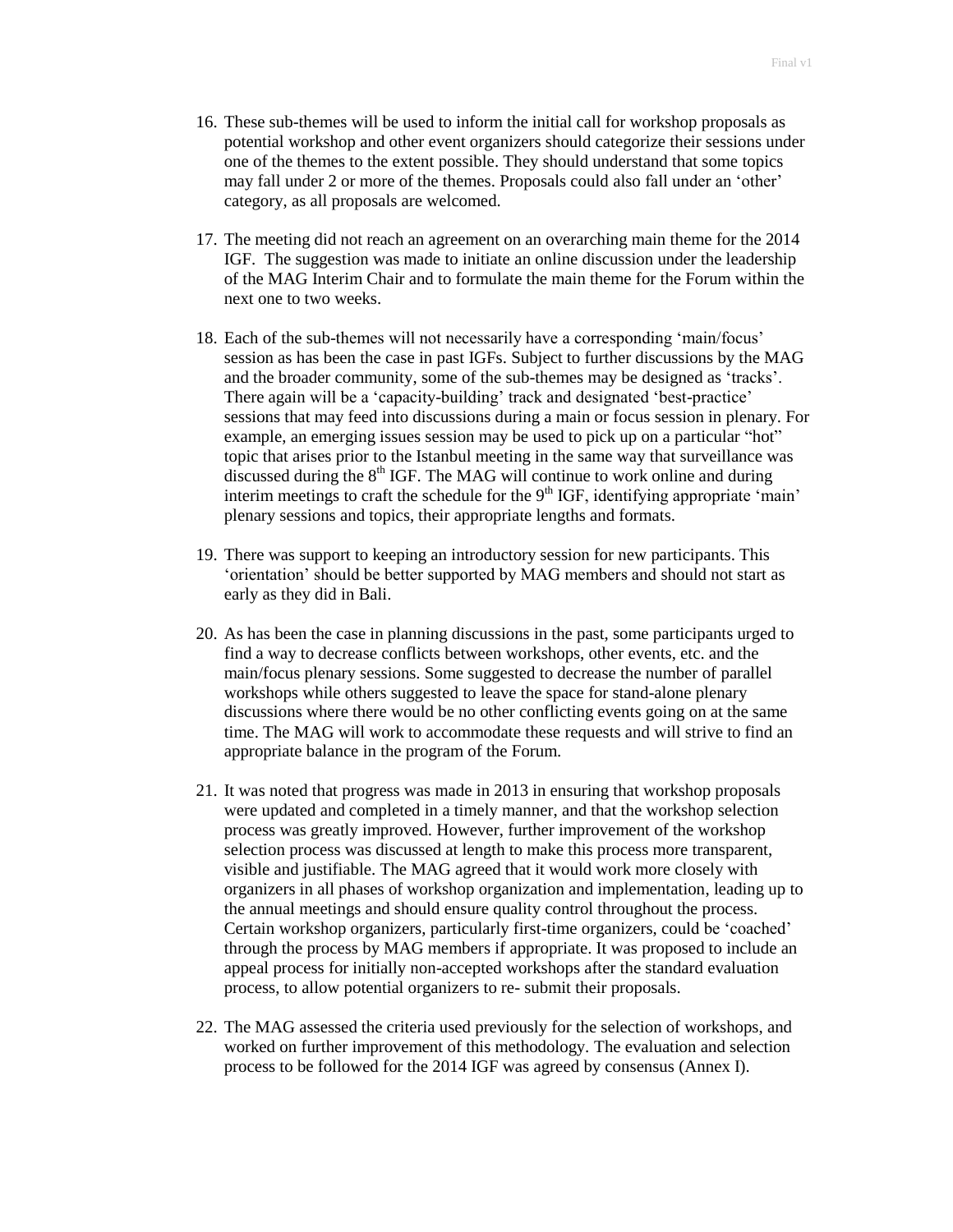- 23. The MAG agreed that there was not a need to issue a preliminary call for workshop proposals/topics as was done last year in view of time constraints. This initial process had already been done through the Secretariat's open call for suggestions that have now been taken into consideration. The proposals now can focus on the priority themes identified by the open consultations/MAG meetings. The deadline for submission of preliminary proposals will be 14 April 2014. National and Regional IGF initiatives are also encouraged to submit their proposals. Each applicant was encouraged submit not more than 3 proposals. MAG members would not submit any proposals as individuals.
- 24. The IGF Secretariat will make an initial screening of workshop proposals by 21 April 2014**.** The evaluation process is agreed to be finished by 2 May 2014**.** The final stage of the evaluation and approval process of the workshop including discussions, appeals (if needed) and finalization is expected to be concluded by 30 June 2014.
- 25. The MAG will continue to convene, via online interactive meetings, in the coming months, leading up to the next consultations and physical meeting of the MAG in May. It is tentatively scheduled to be held in the third week of May  $(19-23^{rd})$  at a venue yet to be determined. Details of this meeting, once finalized, will be widely distributed.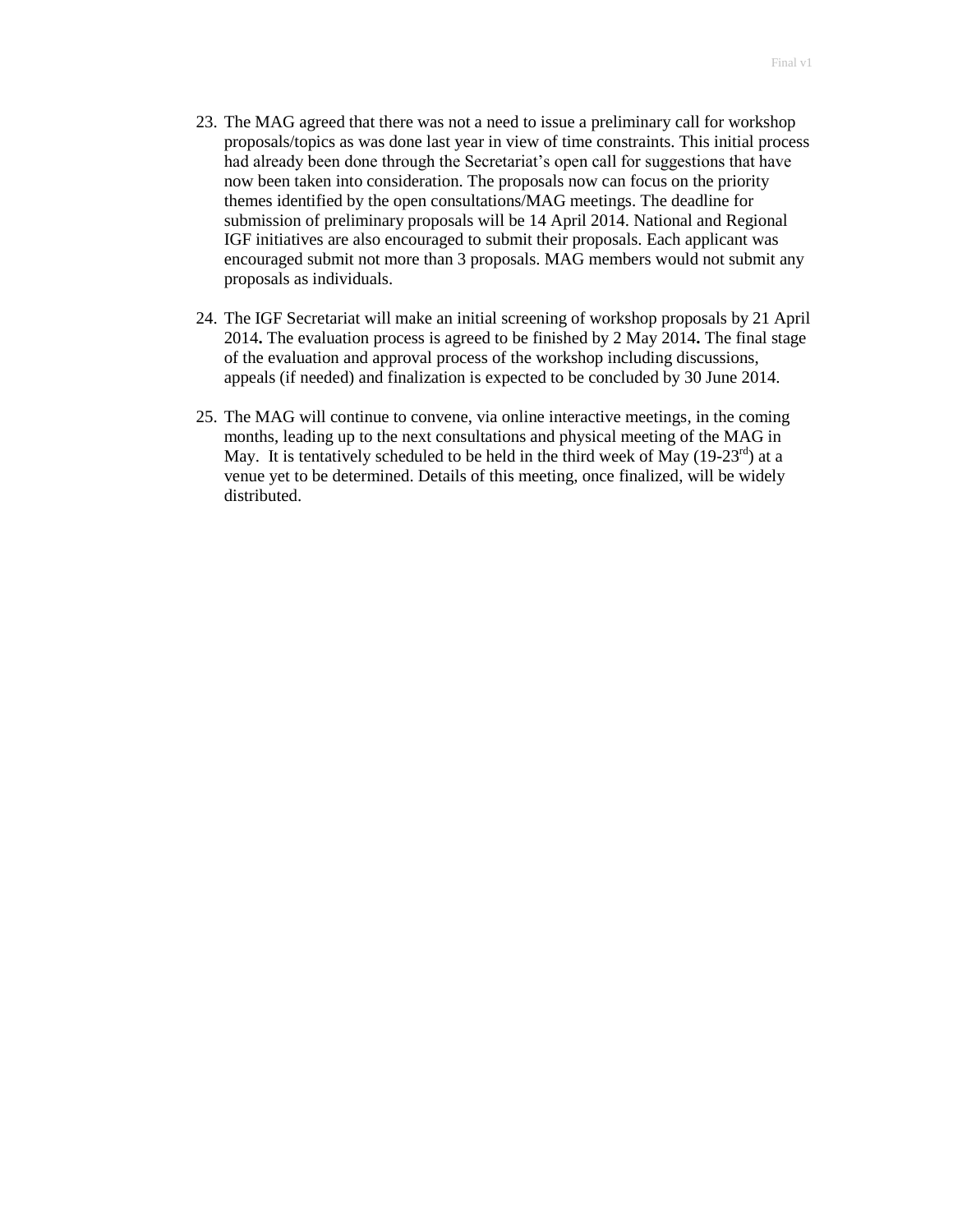## **Annex I**

### **Workshop review and evaluation process**

Principles (for the procedure, not the session selection criteria)

- The review evaluation procedure should be
	- o Fair,
	- o Transparent,
	- o Inclusive,
	- o Practical, and
	- o Efficient

#### Stages

- $\bullet$  1<sup>st</sup> Stage Initial screening
	- o Why: To decline proposals that do not objectively satisfy minimum criteria.
	- o Who: Secretariat
	- $\circ$  When: Completed by April 21<sup>st</sup> (one week after deadline for proposals)
	- o Secretariat recommends declining those proposals, which objectively fall below minimum criteria.

• Proposal must be complete and ready for final consideration including title, descriptive paragraph, institutional co-organizers list, and contact details of organizers

• Subject matter must be of direct relevance to Internet governance

• Type of session should be indicated (workshop with panel, roundtable, capacity building session, etc.).

• Those workshop proponents that have held a workshop in previous IGF are required to have submitted a workshop report after each annual meeting and shall indicate the link of the workshop report in the online workshop proposal form. • No more than 3 proposals from any individual or institutions will be accepted for consideration. MAG members will not submit proposals but institutions associated with the MAG member are not prohibited.

Result: MAG members will be given the details of the proposals to be declined and afforded the opportunity to work with the proposer on a revised document and request the proposal to go forward to evaluation or suggest it be another format (flash session, info session, etc.). MAG will consider proposals that meet agreed-upon criteria

- $\bullet$  2<sup>nd</sup> Stage Evaluation process.
	- o Why: To select a subset of the proposals according to the number of sessions already set,
	- o Who: MAG members
	- $\circ$  When: Completed by May 2<sup>nd</sup>. Synthesis paper prepared by Secretariat by May 12th
	- o Proposers names not given to MAG members when evaluating anonymous, but indication provided if from a developing country
	- o Used to rank order to scale to space availability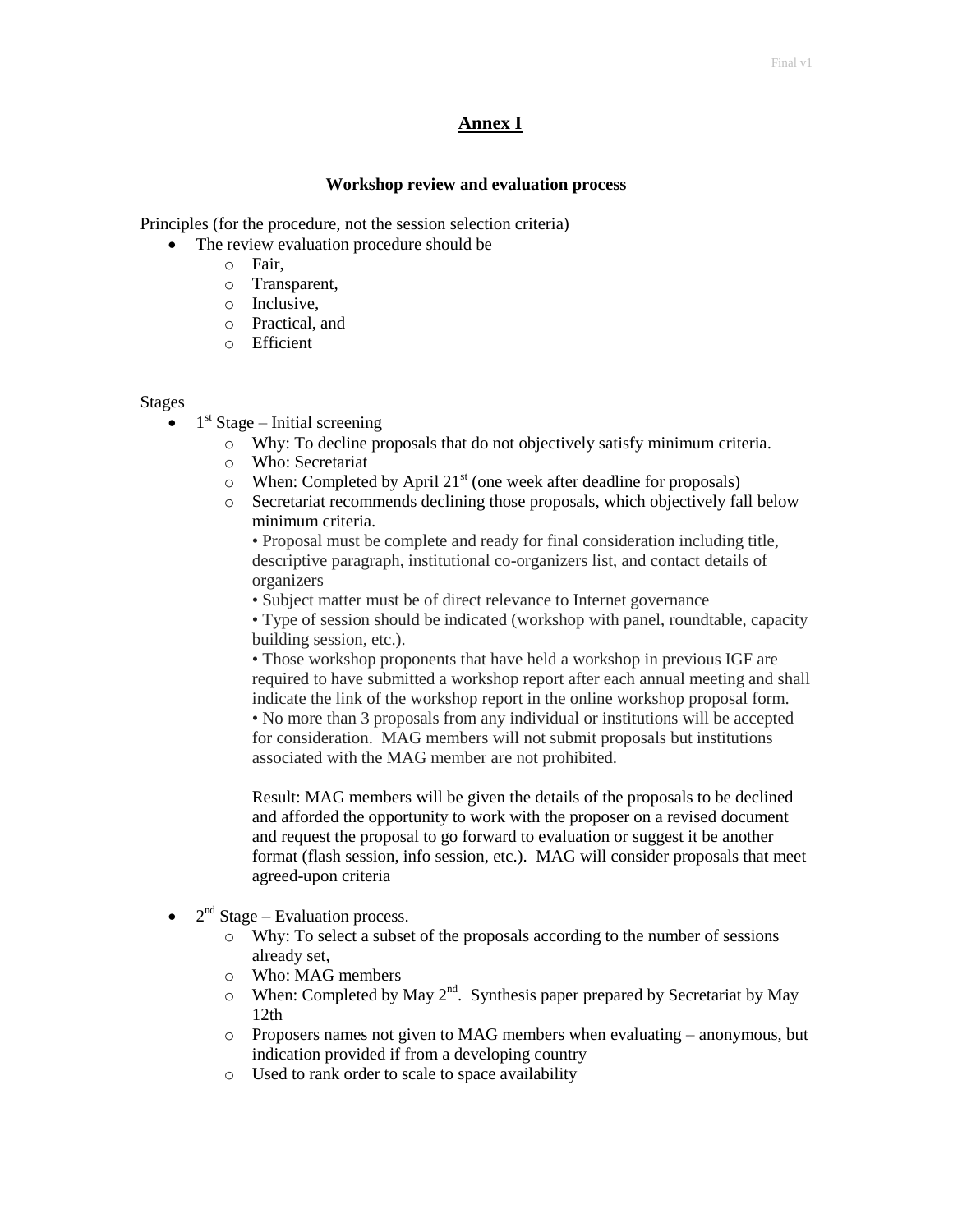## Consideration for Evaluation

| Considerations                                                  |  |
|-----------------------------------------------------------------|--|
| Well thought through and complete proposal                      |  |
| Template complete including identification of proposed speakers |  |
| Have the speaker(s) been contacted?                             |  |
| Have the speaker(s) been confirmed?                             |  |
| Relevance of topic to Internet governance                       |  |
| First time workshop proposer                                    |  |
| New workshop topic/innovative format ("wow factor")             |  |
| Gender, geographic, stakeholder, perspective, diversity         |  |
| Developing Country Participation                                |  |
| Specificity in the problem/question/challenge to be addressed   |  |
| Identify clear deficiencies if score is 3 or below              |  |
| SCORE (1-5) with 5 being the highest                            |  |

Result: MAG will complete review and evaluation. Secretariat completes and distributes compilation/synthesis document. MAG members that do not have an expertise in a particular field are not obliged to rate a proposal therefore the score for each proposal should be the mean average. Also provided should be the clear deficiencies if the mean average score is 3 or below.

- $\bullet$  3<sup>rd</sup> Stage Discussion, appeals (if needed) and finalization
	- o Why: to determine the final programme.
	- o Who: MAG members and IGF Secretariat
	- o When: May 19-21 MAG Meeting
	- o How:
		- MAG members look at the results to ensure an overall balance of the themes/topics covered
		- MAG members discuss 5-10 proposals just below the threshold of space availability to determine if improvements can be made to overcome proposal deficiencies
		- **Proposers contacted by May 26<sup>th</sup>** and asked to submit a revised proposal to address deficiencies by June  $16<sup>th</sup>$ . If proposer responds the expectation is they will get a workshop slot.
		- **Final schedule published by June 30th**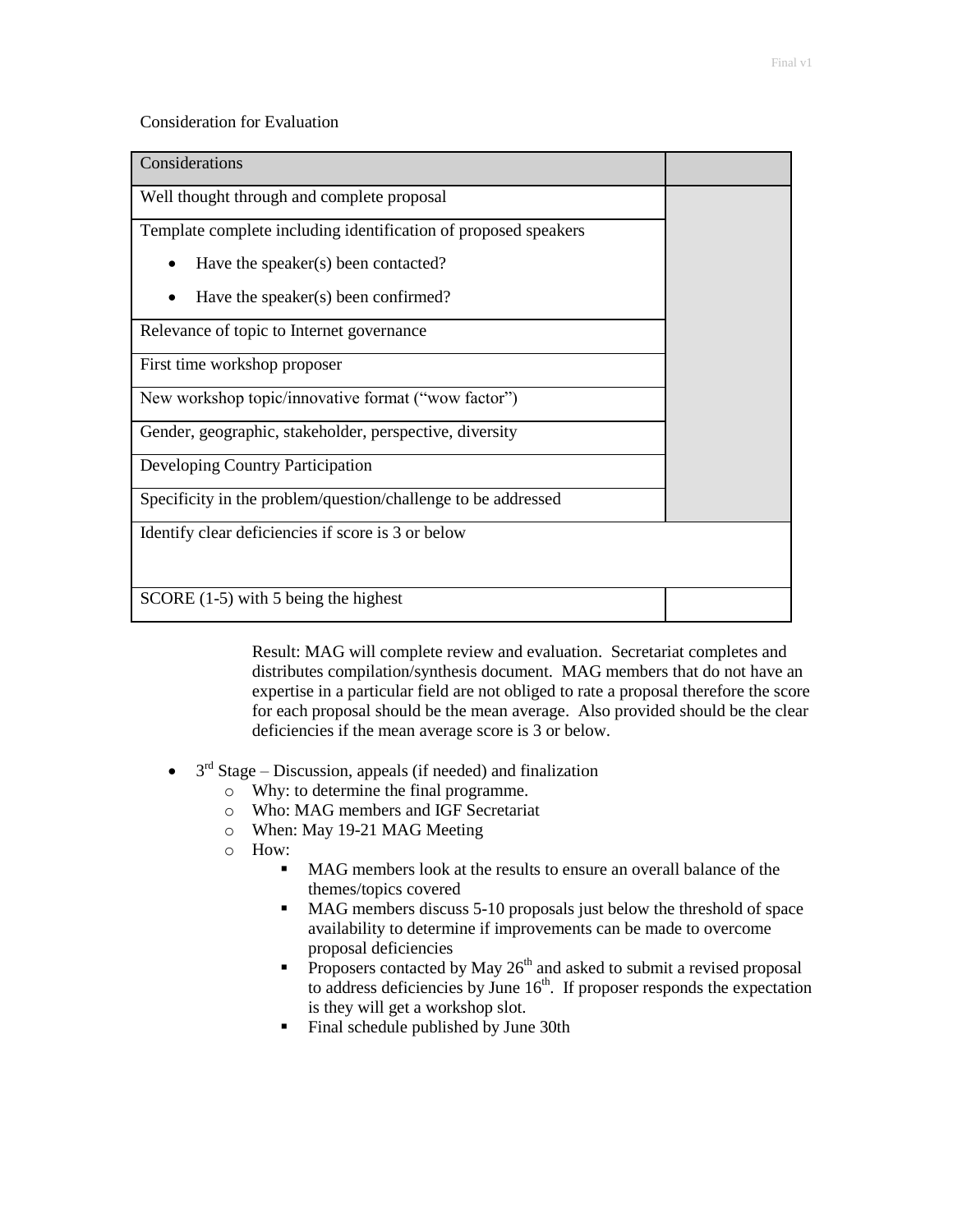# **Internet Governance Forum Open Consultations and Multi-stakeholder Advisory Group Meeting (MAG) Geneva, 19-20 February 2014**

| <b>Honorary Chair</b>      |                                                                                                       |
|----------------------------|-------------------------------------------------------------------------------------------------------|
| <b>Name</b>                | <b>Affiliation</b>                                                                                    |
| Dr. Ahmet Erding Cavusoglu | Head of International Relations of Department,<br>Information and Communication Technology Authority, |
|                            | Turkey                                                                                                |

# **List of Participants**

| <b>Interim Chair</b> |                               |
|----------------------|-------------------------------|
| <b>Name</b>          | <b>Affiliation</b>            |
| Mr. Janis Karklins   | Ambassador-at-Large of Latvia |
|                      |                               |

r

| <b>MAG Members</b>                   |                                                          |
|--------------------------------------|----------------------------------------------------------|
| <b>Name</b>                          | <b>Affiliation</b>                                       |
| Ms. Aguerre, Carolina                | General Manager, Latin America and Carribean TLD         |
|                                      | Association (LACTLD), Argentina                          |
| Mr. Aizu, Izumi                      | Senior Research Fellow and Professor, Institute for      |
|                                      | InfoSocioeconomics, Tama University, Japan               |
| Ms. Alexander, Fiona                 | Associate Administrator for International Affairs,       |
|                                      | National Telecommunications and Information              |
|                                      | Administration (NTIA), U.S. Department of Commerce,      |
|                                      | Washington D.C., USA                                     |
| Mr. Amessinou, Kossi                 | Engineer ICT, Ministry of Development, Economic          |
|                                      | Analysis and Prospective, Cotonou, Benin                 |
| Mr. Bhatia, Virat                    | Chairman, Federation of Indian Chambers of Commerce      |
|                                      | and Industry (FICCI), Communication and Digital          |
|                                      | Economy Committee, New Delhi, India                      |
| Ms. Bommelaer, Constance             | Senior Director, Public Policy, Internet Society (ISOC), |
|                                      | Geneva, Switzerland                                      |
| Mr. Boukadoum, Mourad                | Counselor, Permanent Mission of Algeria, Geneva,         |
|                                      | Switzerland                                              |
| Ms. Byun, Soonjoung                  | General Researcher, Korea Internet and Security          |
|                                      | Agency, Seoul, Republic of Korea                         |
| Ms. Caballero, Maria Victoria Romero | First Secretary, Permanent Mission of Mexico, Geneva,    |
|                                      | Switzerland                                              |
| Ms. Cade, Marilyn                    | CEO, Strategies mCADE llc, Falls Church, U.S.A.          |
| Ms. Cambronero, Fatima               | Lawyer and Specialized at Law and Technology,            |
|                                      | <b>AGEIA DENSI Argentina</b>                             |
| Mr. Carvell, Mark                    | Head, Global Internet Governance Policy, Department      |
|                                      | for Culture, Media and Sport (DCMS), UK Government,      |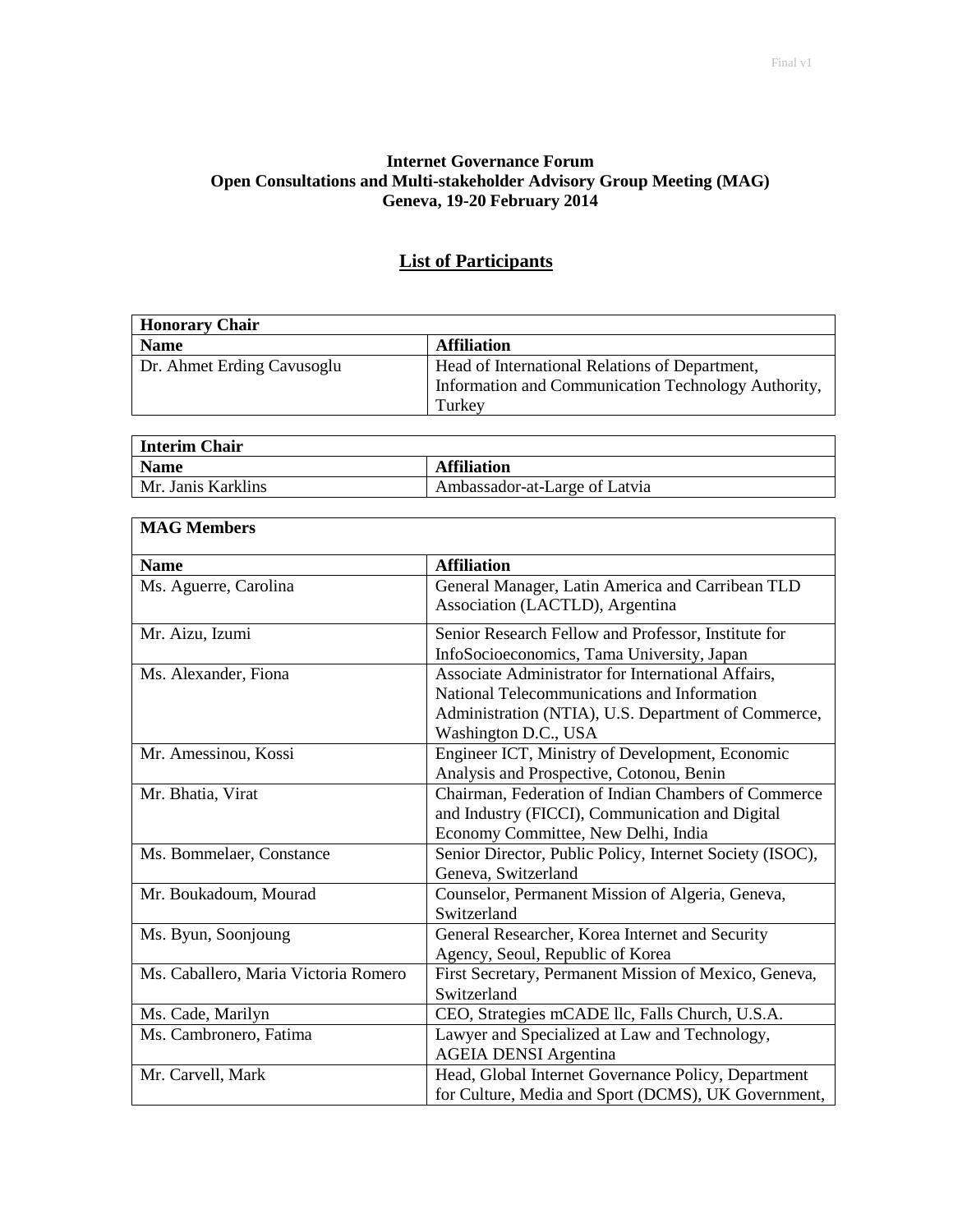|                                 | London, United Kingdom                                  |
|---------------------------------|---------------------------------------------------------|
| Ms. Cavalli, Olga C.            | Advisor, Ministry of Foreign Affairs of Argentina,      |
|                                 | Buenos Aires, Argentina                                 |
| Ms. Chalmers, Susan             | Independent Consultant, Michigan, U.S.A.                |
| Ms. Chaturvedi, Subi            | Assistant Professor/Hon. Managing Trustee, Lady Shri    |
|                                 | Ram College for Women, Delhi University/Media for       |
|                                 | Change, New Delhi, India                                |
| Mr. Chen, Hongbing              | Permanent Mission of the People's Republic of China to  |
|                                 | the U.N., Geneva, Switzerland                           |
| Ms. Das, Ankhi                  | Director, Public Policy, Facebook India and South Asia, |
|                                 | New Delhi, India                                        |
| Mr. Drake, William              | International Fellow and Lecturer, Media Change and     |
|                                 | Innovation Division, IPMZ, University of Zurich,        |
|                                 | Zurich, Switzerland                                     |
| Mr. Elgamal, Hossam             | Board Member, AfICTA - Africa ICT Alliance; Vice        |
|                                 | Chair, EITESAL, Cairo, Egypt                            |
| Mr. Ene, Emesibe Sergius        | MTN Transmission Topology Planning, MTN - Nigeria       |
|                                 | Communications Limited, Lagos, Nigeria                  |
| Mr. Esmat, Baher                | Manager, Regional Relations Middle East, ICANN,         |
|                                 | Cairo, Egypt                                            |
| Ms. Esterhuysen, Anriette       | Executive Director, Association for Progressive         |
|                                 | Communications (APC), Johannesburg, South Africa        |
| Mr. Gjorgjinski, Ljupco Jivan   | Assistant Director, Cabinet of the Minister of Foreign  |
|                                 | Affairs, Republic of Macedonia, Skopje, Macedonia       |
| Ms. Jere, Towela                | NEPAD Planning and Coordinating Agency, South           |
|                                 | Africa                                                  |
| Mr. Lee, Xiaodong               | Chief Executive Officer, CNNIC (China Internet          |
|                                 | Network Information Center), Beijing, China             |
| Ms. Mangal, Anju                | Secretariat of the Pacific Community (SPC)              |
| Mr. Major, Peter                | Special Advisor, Permanent Mission of Hungary,          |
|                                 |                                                         |
|                                 | Geneva, Switzerland                                     |
| Mr. Mazzone, Giacomo            | Head of Institutional Relations, European Broadcasting  |
|                                 | Union, Geneva, Switzerland                              |
| Mr. Milashevsky, Igor           | Advisor, Ministry of Telecommunications and Mass        |
|                                 | Media. Russian Federation                               |
| Mr. Mustala, Tero               | Principal Consultant, Nokia Solutions and Networks,     |
|                                 | Tuusula, Finland                                        |
| Mr. Nelson, Michael             | Principal Technology Policy Strategist, Microsoft,      |
|                                 | Washington D.C., U.S.A.                                 |
| Ms. Neves Amoroso, Ana Cristina | Director of the Department of Information Society,      |
|                                 | Science and Technology Foundation, Ministry of          |
|                                 | Education and Science, Lisbon, Portugal                 |
|                                 | Policy Liaison, Japan Network Information Center        |
| Ms. Okutani, Izumi              | (JPNIC), Tokyo, Japan                                   |
| Mr. Pedraza-Barrios, Ricardo    | CEO and Founder, LATAM Consulting Services,             |
|                                 | Bogota, Colombia                                        |
| Mr. Radunovic, Vladimir         | Coordinator, Internet Governance Programmes,            |
|                                 | DiploFoundation, Belgrade, Serbia                       |
| Mr. Rendek, Paul                | Director of External Relations, Réseaux IP Européens    |
|                                 | Network Coordination Centre (RIPE NCC), Slovakia        |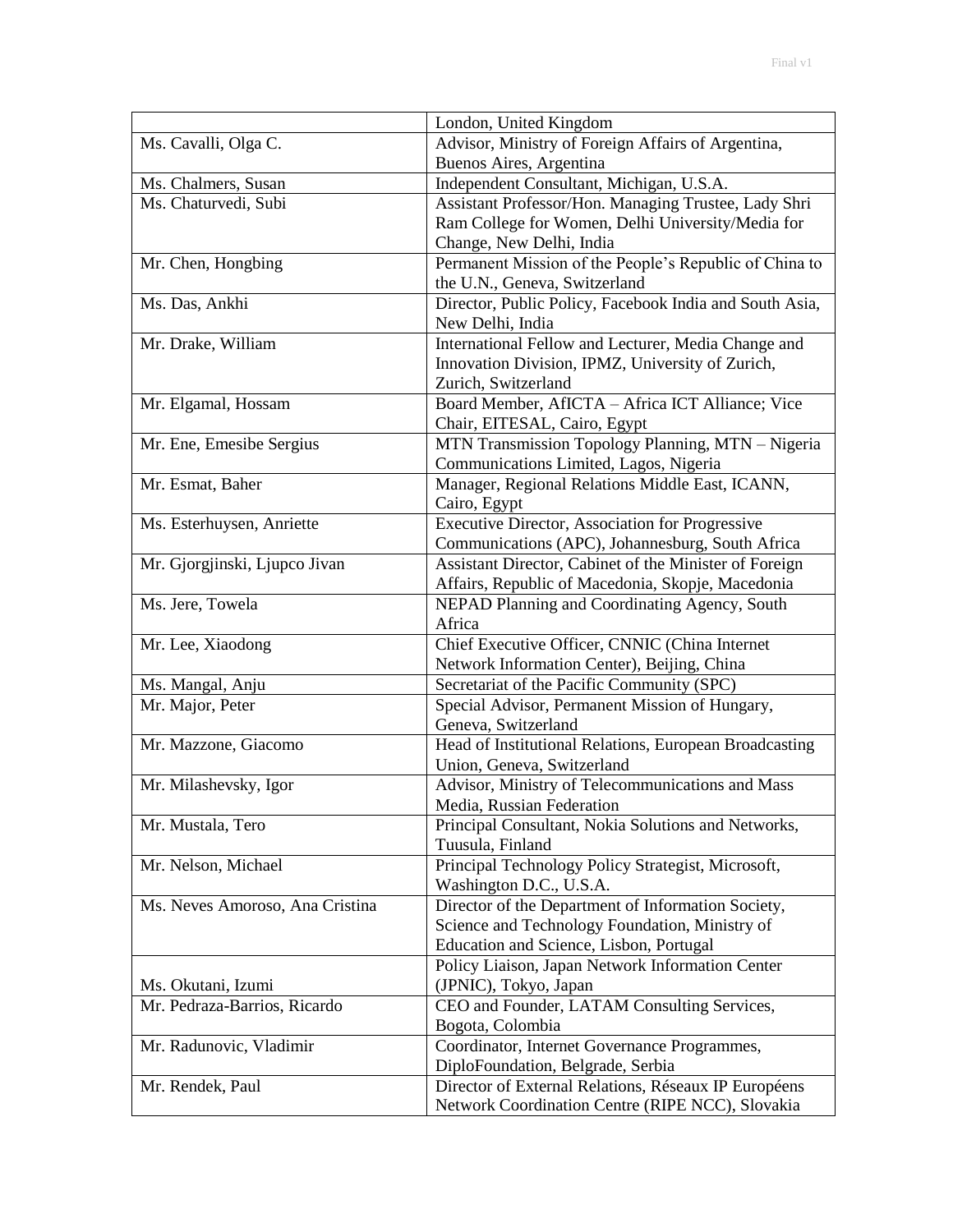| Mr. Ryan, Patrick                         | Senior Policy Counsel, Free Expression and                                         |
|-------------------------------------------|------------------------------------------------------------------------------------|
|                                           | International Relations, U.S.A.                                                    |
| Ms. Seltzer, Wendy                        | WorldWide Web Consortium, U.S.A.                                                   |
| Mr. Shlegel, Robert                       | Deputy, Member of the Parliament, State Duma of the                                |
|                                           | Russian Federation, Moscow, Russia                                                 |
| Mr. Soboutipour, Shahram                  | Senior Advisor on International Affairs, Tehran ICT                                |
|                                           | Guide Organization (TIG), Tehran, Iran                                             |
| Mr. Spiller, Thomas                       | Vice President, Global Public Policy, The Walt Disney                              |
|                                           | Company, Brussels, Belgium                                                         |
| Mr. Wilson, Paul                          | Director General, APNIC, Brisbane, Australia                                       |
| Ms. Yilmaz, Filiz                         | Independent Internet Governance Consultant,                                        |
|                                           | KOALAFIL, The Netherlands                                                          |
| <b>Previous Host Countries:</b>           |                                                                                    |
| Ms. Arida, Christine                      | Egypt, Telecommunication Regulatory Authority (TRA)                                |
| Ms. Azizi Atia, Samah                     | Egypt, Ministry of Communications                                                  |
| Ms. Gad, Nashwa                           | Egypt, Ministry of Communications                                                  |
| Mr. Avalist, Nanda                        | Indonesia                                                                          |
| Mr. Moedjiono, Sardjoeni                  | Indonesia                                                                          |
| Mr. Prihatono, Bagio                      | Indonesia                                                                          |
|                                           |                                                                                    |
|                                           | MAG Members and other stakeholders who participated remotely (based on information |
| from remote participation webex platform) |                                                                                    |
| Ms. Alihusain del Castilho, Angelic       | Government of Suriname                                                             |
| Ms. Cretu, Veronica                       | Open Government Institute                                                          |
| Ms. Dickinson, Samantha                   |                                                                                    |
| Mr. Gutterman, Brian                      | <b>IGF Consultant</b>                                                              |
| Ms. Hellerstein, Judith                   | Hellerstein & Association, U.S.A.                                                  |
| Mr. Hellmonds, Peter                      | Member, Business Community                                                         |
| Ms. Kantiza, Antoine                      |                                                                                    |
|                                           | A la Radio-Television Nationale du Burundi                                         |
| Ms. Kim, Jeoung Hee                       | <b>ITU</b>                                                                         |
| Ms. Maciel, Marilia                       | Center for Technology and Society of FGV, Rio de                                   |
|                                           | Janeiro                                                                            |
| Mr. Maurer, Andrew                        | Department of Communication, MAG Member                                            |
| Mr. Motter, Chuck                         |                                                                                    |
| Ms. Nalwoga, Lilian                       | ISOC-Uganda                                                                        |
| Mr. Peake, Adam                           | <b>IGF Consultant</b>                                                              |
| Mr. Perez Galindo, Rafael                 | Ministry of Industry, Energy and Tourism of Spain                                  |
| Mr. Piazza, Andres                        | <b>LACNIC</b>                                                                      |
| Mr. Prendergast, Jim                      | The Galways Strategy Group, Inc.                                                   |
| Ms. Schuck, Jen                           |                                                                                    |
| Ms. Teleanu, Sorina                       | Chamber of Deputies, Parliament of Romania                                         |
| Mr. Wilson, Paul                          | <b>APNIC</b>                                                                       |

| <b>Intergovernmental Organizations and European Commission</b> |                     |
|----------------------------------------------------------------|---------------------|
| Mr. Hibbard, Lee                                               | Council of Europe   |
| Ms. Monti, Cristina                                            | European Commission |
| Ms. Kim, Jeoung Hee                                            | <b>ITU</b>          |
| Ms. Kuttamaa, Mervi                                            | <b>UNCTAD</b>       |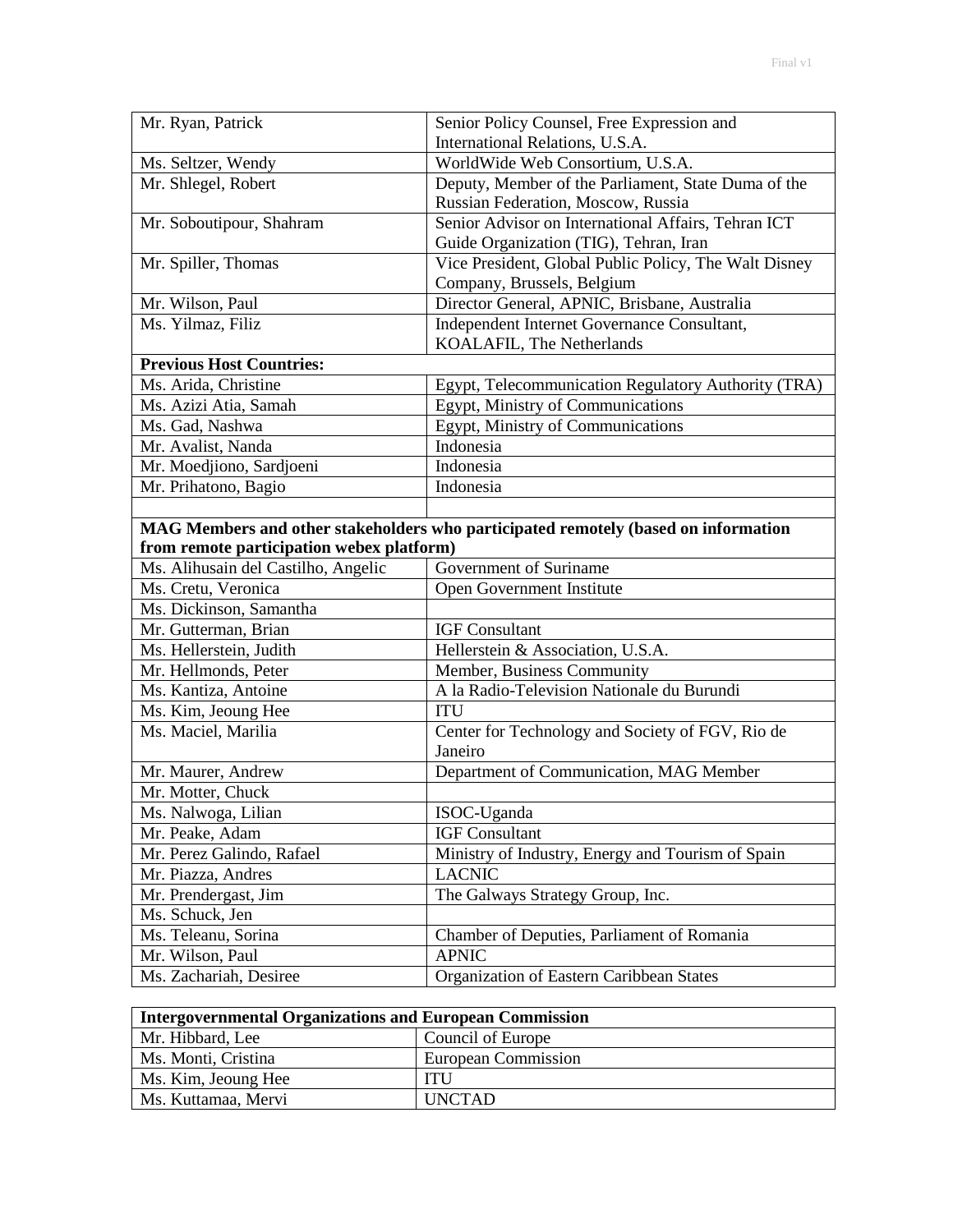| Mr. Makane, Faye                              | <b>UNECA</b>                                                            |
|-----------------------------------------------|-------------------------------------------------------------------------|
|                                               |                                                                         |
|                                               |                                                                         |
| <b>Other Attendees:</b>                       |                                                                         |
|                                               | <b>Government Delegations:</b>                                          |
| Mr. Chu, Guang                                | China                                                                   |
| Ms. He, Jia                                   | China                                                                   |
|                                               | China, Permanent Mission to the U.N., Geneva,                           |
| Ms. Shi, Ling                                 | Switzerland                                                             |
| Mr. Wang, Jianchao                            | China                                                                   |
| Mr. Wang, Daxue                               | China                                                                   |
| Ms. Rûhmann, Friederike                       | Germany                                                                 |
| Ms. Romero, Victoria                          | Mexico                                                                  |
| Ms. Byun, Soon Joung                          | Republic of Korea                                                       |
| Mr. Rollier, Nicolas<br>Mr. van Rhijn, Arnold | Switzerland<br>The Netherlands                                          |
|                                               |                                                                         |
|                                               | Turkey, Information and Communication Technologies                      |
| Mr. Cavusoglu, Ahmet E.<br>Mr. Durdu, Ihsan   | Authority (ICTA)<br>Turkey, Ministry of Transport, Maritime Affairs and |
|                                               | Communications                                                          |
|                                               | Turkey, Information and Communication Technologies                      |
| Ms. Kandemir, Aysel                           | Authority (ICTA)                                                        |
| Mr. Andrew, Harris                            | <b>United States</b>                                                    |
| Ms. Franz, Liesyl                             | <b>United States</b>                                                    |
|                                               | United Nations, Permanent Mission to the U.N., Geneva,                  |
| Mr. Johns, Richard                            | Switzerland                                                             |
|                                               |                                                                         |
|                                               | <b>Private Sector:</b>                                                  |
| Ms. Miloshevic, Désirée                       | Afilias Limited                                                         |
| Mr. Darino, Mirko                             | Axant s.n.c.                                                            |
| Mr. Molina, Alessandro                        | Axant s.n.c                                                             |
| Mr. Polto, Vittorio                           | Axant s.n.c.                                                            |
| Mr. Hascall, Sharp                            | Cisco Systems, Inc.                                                     |
| Ms. Kaspar, Lea                               | <b>Global Partners Digital</b>                                          |
| Mr. Disspain, Christopher                     | AU.                                                                     |
| Mr. Souter, David Norman                      | <b>ICT Development Associates</b>                                       |
| Ms. Weise, Constance                          | <b>ICC/BASIS</b>                                                        |
| Mr. Soudovtsev, Vladimir                      | <b>MTT Russia</b>                                                       |
| Ms. Hutchison, Laura                          | Nominet                                                                 |
| Mr. Pupillo, Lorenzo                          | Telecom Italia                                                          |
| Mr. Prendergast, Jim                          | The Galway Strategy Group, Inc.                                         |
| Ms. Miller, Cheryl                            | <b>Verizon Communications</b>                                           |
|                                               |                                                                         |
|                                               | Civil Society:                                                          |
| Mr. Kane, Cisse                               | African Civil Society for Information Society                           |
| Mr. Tchonang Linze, Michel Mandela            | <b>CAPDA</b>                                                            |
| Mr. Shears, Matthew                           | Center for Democracy and Technology                                     |
|                                               | Computer and Communications Industry Association                        |
| Mr. Ashton-Hart, Nick                         | (CCIA)                                                                  |